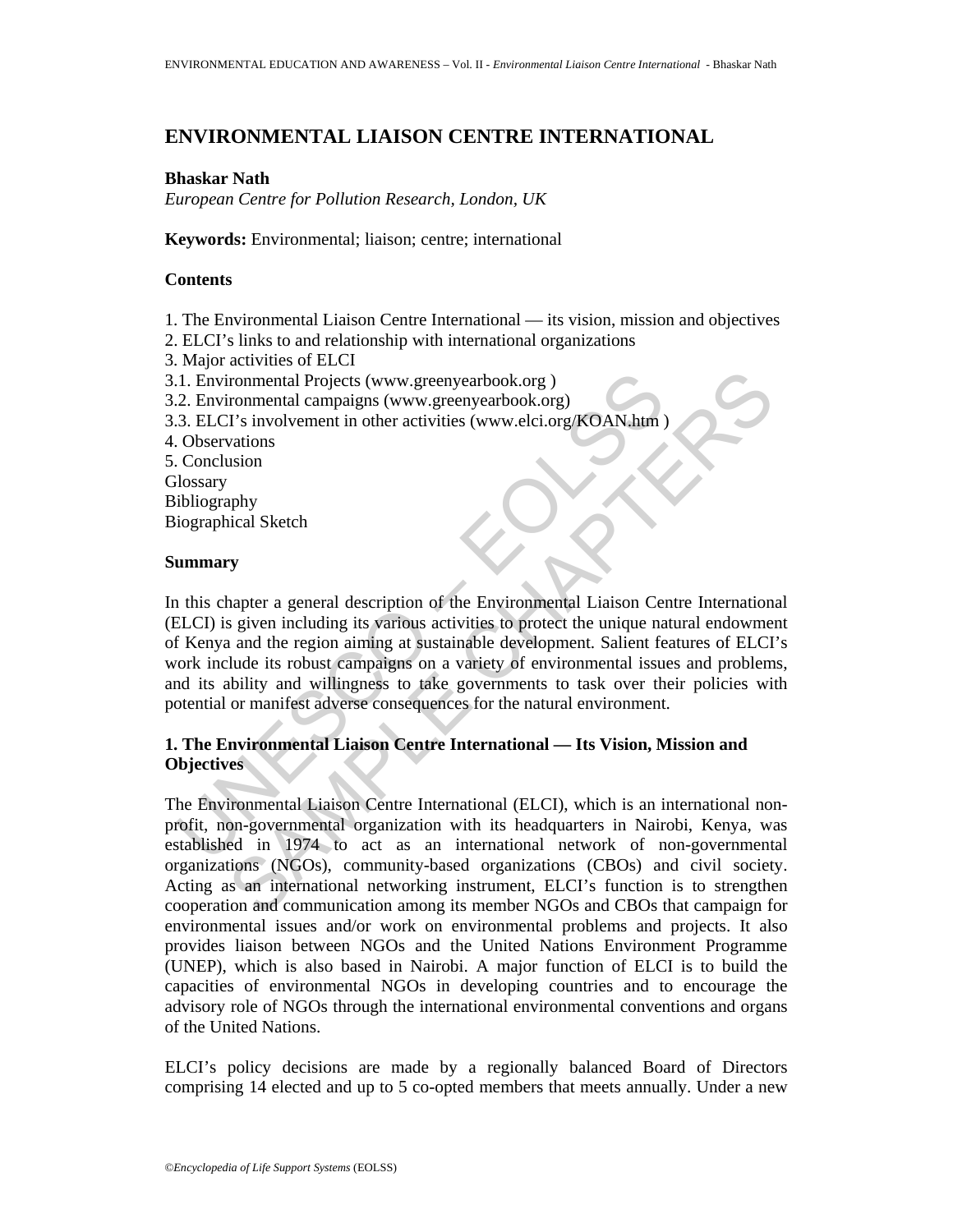constitution, adopted in 1995, a Congress of ELCI members is held every three years with the aim of closely involving them in making policy and decisions.

With a relatively small staff of 30 and an administrative budget of 750,000 US dollars for 2002-2003, currently (2004) ELCI has a broad global membership of 800 NGOs and CBOs. It is financially supported by bilateral and multi-lateral donations, private foundations, and revenue generated from membership fees and sale of publications (the *Ecoforum*, which is a quarterly publication and various newsletters on biological diversity and conservation). The main contributors are development agencies in Canada, the Netherlands, Sweden, and the United Kingdom; UNEP, Action Aid, the Heinrich Böll Foundation, the Humanist Institute for Cooperation with Developing Countries, Worldview International, and the International Centre of Insect Physiology and Ecology (www.greenyearbook.org).

www.greenyearbook.org).<br>
he vision of ELCI is "enlightened societies in ecological abundance"<br>
to "make information a useful tool to measurably improve the e<br>
bjective is to create "a strong, effective and credible civil s conveatbook.org).<br>
Some of ELCI is "enlightened societies in ecological abundance", and its mission<br>
ale information a useful tool to measurably improve the environment". It<br>
is to create "a strong, effective and credible The vision of ELCI is "enlightened societies in ecological abundance", and its mission is to "make information a useful tool to measurably improve the environment". Its objective is to create "a strong, effective and credible civil society working towards a healthy environment" by (www.elci.org; www.greenyearbook.org):

- Promoting sustainable environmental projects and programs;
- Bringing local perspectives on environmental issues and problems to global environmental policy-making forums;
- Involving NGOs and CBOs in issue-based seminars and workshops;
- Facilitating access of NGOs and CBOs to relevant information, and facilitating exchange of information and experiences among them, with the aim of building, upgrading and updating their capacity;
- Building capacities of environmental NGOs in developing countries; and
- Encouraging NGOs and CBOs to take an advocacy role in international environmental conferences.

## **2. ELCI's Links to and Relationship with International Organizations**

ELCI has a consultative status with the following international organizations — a status that enables it to bring its members' perspectives on local environmental issues and problems to the policy-making processes of those organizations (www.elci.org):

- The Commission on Sustainable Development (CSD)
- The Food and Agricultural Organisation (FAO) of the United Nations;
- The United Nations Environment Programme (UNEP); and
- The Economic and Social Council (ECOSOC) of the United Nations.

Because of its consultative status with these key international organizations, ELCI is able to work on local-global linkages to bring policy and ideas to the grassroots level on one hand, and on the other to convey the experience, views and local perspectives of its members on environmental issues and problems to the decision-makers. This applies especially to UNEP with whom ELCI has close links. However, the focus of ELCI's work continues to be communication, and generation and dissemination of information on environmental protection and prudent and sustainable use of natural resources.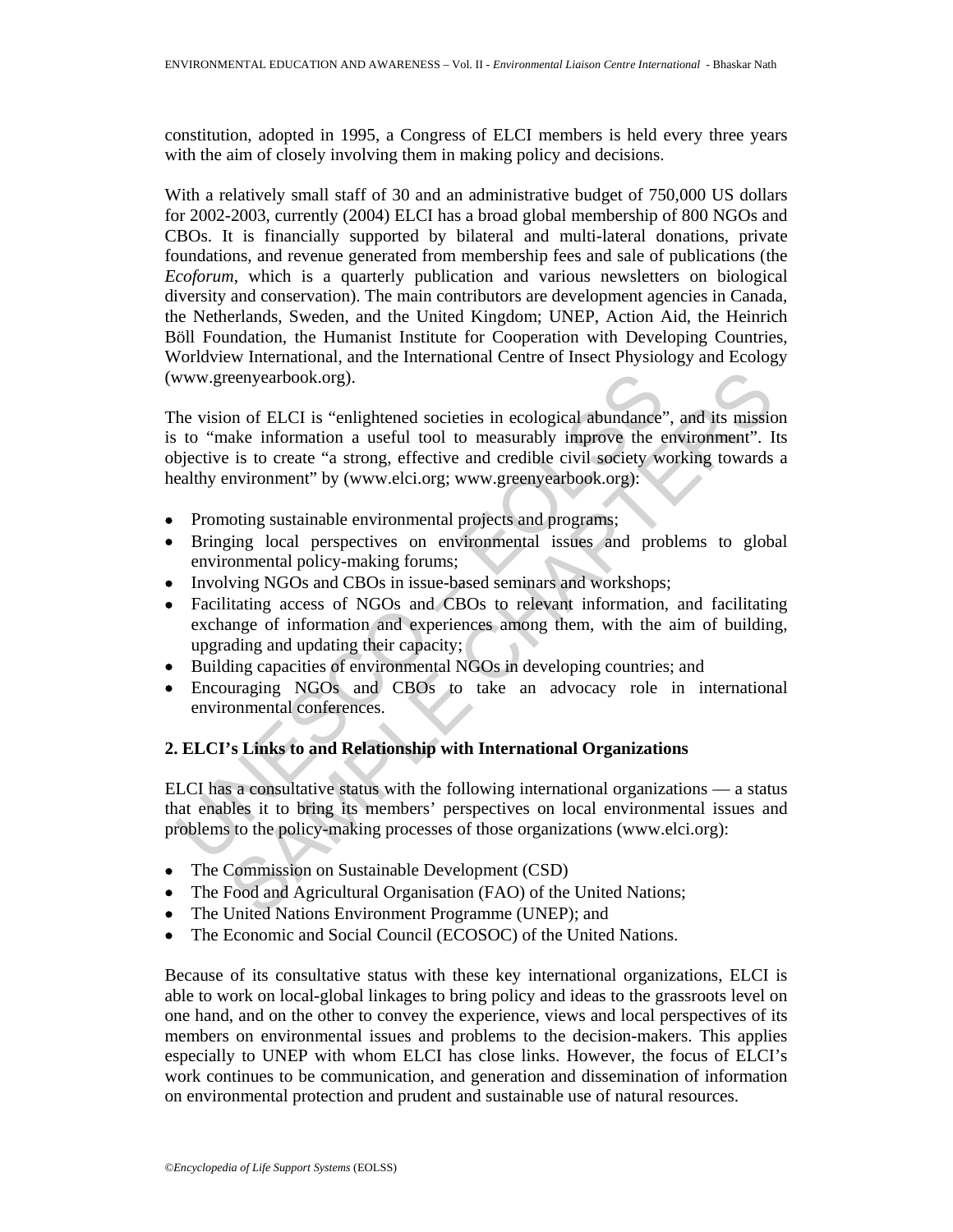In addition, ELCI is accredited to a number of important international decision-making bodies, notably the following, to which it brings local and regional perspectives of its members on relevant environmental issues and problems (www.elci.org):

- The International Negotiating Committee on Desertification;
- Meetings of the Conference of the Parties to the Convention on Biological Diversity (CBD);
- The Montreal Protocol for the protection of the stratospheric ozone layer;
- United Nations Commission on Human Settlements (UNCHS); and
- United Nations Educational, Scientific and Cultural Organisation (UNESCO).

aking fora on behalf of its members. In the preparatory process is<br>
Vorld Summit on Sustainable Development (WSSD) at Johannesbic virtual<br>
uring the Summit itself, ELCI worked in close collaboration word<br>
interactions that Form an behalf of its members. In the preparatory process leading up to the unmit on Sustainable Development (WSSD) at Johannesburg in 2002 and the Summit itself, ELCI worked in close collaboration with the CSD tend prepar The following examples illustrate how ELCI makes inputs to important decisionmaking fora on behalf of its members. In the preparatory process leading up to the World Summit on Sustainable Development (WSSD) at Johannesburg in 2002 and during the Summit itself, ELCI worked in close collaboration with the CSD to coordinate and prepare the input of its NGO members to the multi-stakeholder deliberations that took place at the Summit. Also, at the request of the CSD, ELCI and its two partner organizations, the Third World Network and the Danish Forum for Sustainable Development (a coalition of 20 Danish NGOs working in the general area of environment and development), provided valuable assistance during the eleventh session of the CSD held in May 2003. In addition, working in close collaboration with IUCN, ELCI facilitates the active participation of civil society in the New Partnership for Africa's Development (NEPAD) program.

TO ACCESS ALL THE **9 PAGES** OF THIS CHAPTER, Visit: http://www.eolss.net/Eolss-sampleAllChapter.aspx

### **Bibliography**

- - -

Getz, W.M., Fortman, L., Cumming, D., Du Toit, J., Hilty, J., Martin, R., Murphee, M., Owen-Smith, N., Starfield, A.M. and Westphal, M.I., 1999, "Sustaining natural and human capital: villagers and scientists", *Science*, 283, 1855-56. [In this article the authors describe how sustainability of natural capital enhances human capital].

Hens, L. and Nath, B. (eds.), 2005, *The World Summit on Sustainable Development: The Johannesburg Conference*, Dordrecht, The Netherlands, Springer. [This book gives an overview of the most important issues dealt with in the *Johannesburg Plan of Implementation* which is one of the key outcomes of the World Summit on Sustainable Development (WSSD) held in Johannesburg in 2002. The issues addressed include poverty, production and consumption patterns, education, water and energy. The book offers a unique framework to follow up and evaluate the progressing international discussion on sustainable development].

Nath, B., 2003, "Education for sustainable development: the Johannesburg summit and beyond", in B. Nath, L. Hens and D. Pimentel (eds.), *Environment, Development & Sustainability*, Vol. 5, pp 231-254, Dordrecht, Kluwer. [Contains a survey of environmental education including recommendations of the